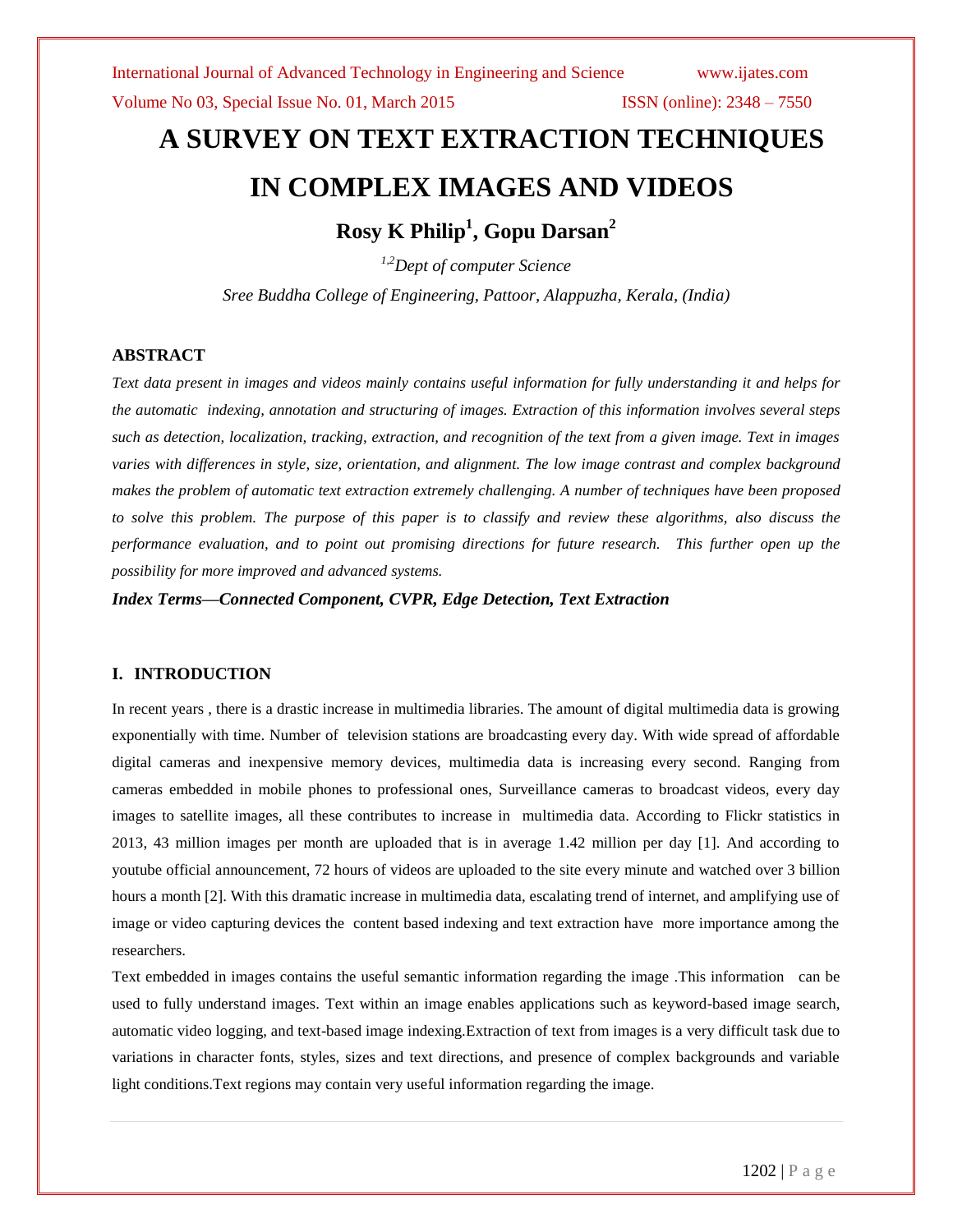# International Journal of Advanced Technology in Engineering and Science www.ijates.com Volume No 03, Special Issue No. 01, March 2015 ISSN (online): 2348 – 7550

Generally, the text present in images can be categorized into three based on the type of images:document images, scene images and born-digital images. Document images are the image-format of the document. The text present in document image is the document text. Born-digital images are the images generated by computer software and are saved as digital images. The text in these images is called as caption text or overlay text. Some researchers specify overlay text as superimposed text or artificial text. The overlay text can be seen as the text scrolling in the news channels. Scene images are the images that contain the text, such as the advertising boards, banners, which is captured naturally when the scene images are taken by the camera, therefore scene text is embedded in the background as a part of the scene taken. Compared withdocument images and born-digital images, the scene images, have more complex foreground/ background, low resolution, compression loss, and severe edge softness. This makes the extraction of text from scene text more difficult. Therefore automatic extraction of texts from images or video is a challenging task and research under this field is still under progress.

Text present in images or videos has certain properties and characteristics as described below

(a)Size: The text can be of variable size.

(b)Alignment: The caption texts appear in clusters and usually in horizontal direction. But this does not apply to scene text that has various perspective distortions. The Scene text may be aligned in any direction.

(c)Edge: An edge in the images is the most reliable feature of text regardless of its color, intensity, orientations, etc. (d)Color: In a simple image the characters in a text usually have the similar or same color. This property mainly makes use of connected component-based approach for text detection. But the video images and other complex color documents usually contain text strings with two or more colors.

(e)Motion: The same text or characters usually appears in consecutive frames present in a video with or without movement. This property is used in text enhancement and tracking. Caption text move in a uniform way: horizontally or vertically. While, scene text possess an arbitrary motion due to camera or object movement.

(f)Compression: The digital images are usually processed in a compressed format. If one can extract text without decompression then it is possible to develop a faster Text Information Extraction system.

#### **II RELATED WORKS**

In this section, the recent techniques focused on text detection and localization are reviewed and then the results are discussed.

#### **2.1 Region -Based Technique**

Region-based techniques use the properties of the text region such as color or gray-scale or their differences with the corresponding properties of the background. This method mainly uses a bottom-up approach .It groups the small components into larger components until all regions corresponds to text are identified in the image. A geometrical analysis is done to merge the text components using the spatial arrangement of the components so that non-text components are filtered out. The boundaries of the text regions are then marked.

This algorithm is divided into three phases:

i. *Text candidate spotting*: it attempt to separate text from background of the image.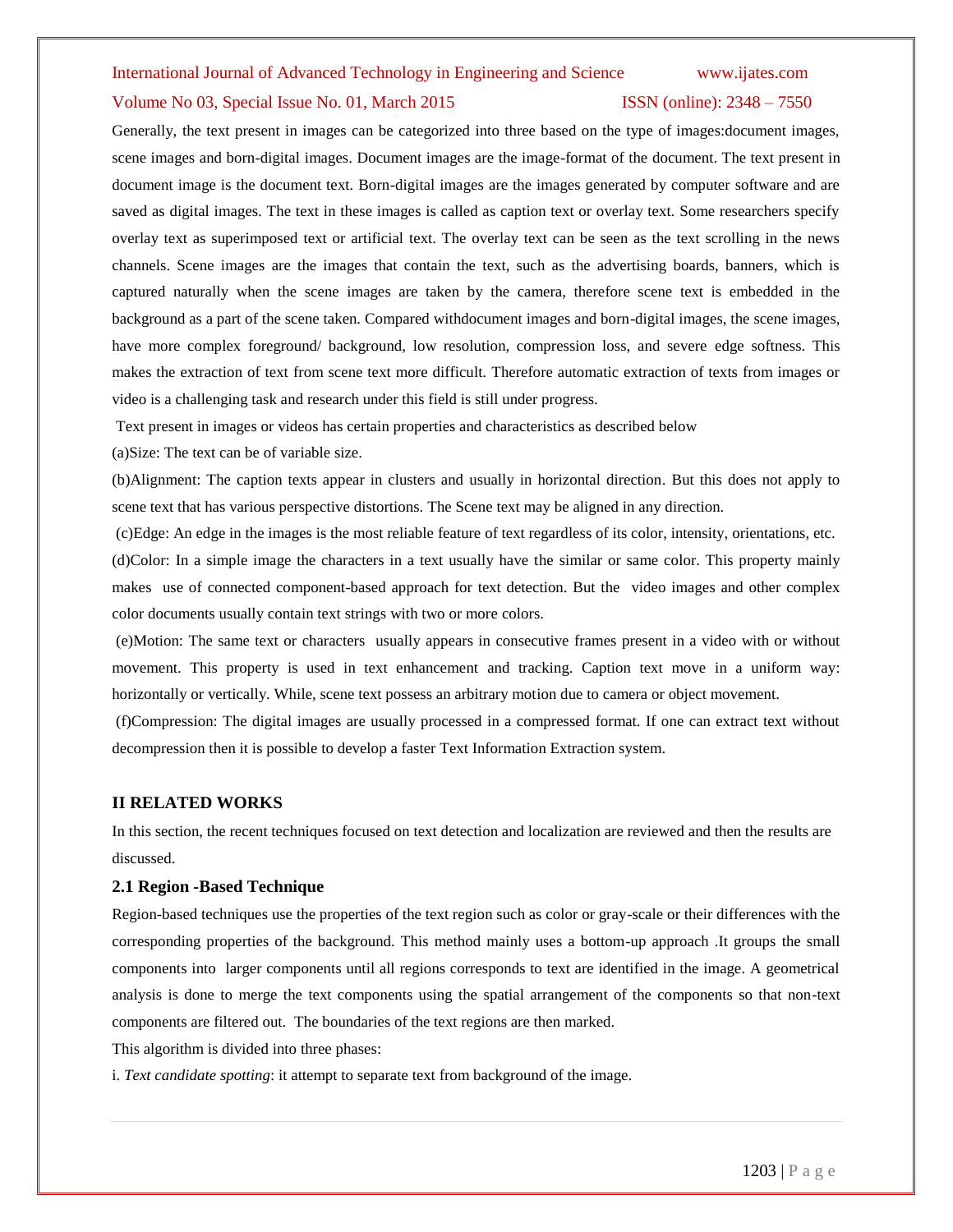#### Volume No 03, Special Issue No. 01, March 2015 ISSN (online): 2348 – 7550

ii. *Text characteristics verification*: text candidate regions are grouped together to discard those regions wrongly selected.

iii. *Consistency analysis for output:* regions representing text are modified to obtain a more useful character representation as input for an OCR

#### **2.1.1Connected component based methods**

CC-based methods are widely used due to their relatively simple implementation. Most of the CC-based methods consist of mainly four processing stages: (a) preprocessing, which includes color clustering and noise reduction, (b) CC generation, (c) filtering out non-text components, and (d) component grouping. A CC-based method could segment a character into multiple CCs, especially in the cases of polychrome text strings and low-resolution and noisy video images. Further, the performance of a Connected Component -based method gets severely affected by component grouping, such as a projection profile analysis or text line selection. In addition, several threshold values must be calculated to filter out the non-text components, and these threshold values are dependent on the image/video database.

J.Gllavata*et.al*[3] proposed a connected component based approach for the text extraction .It is based on color reduction technique and OCR is used for character recognition .It will only detect text with horizontal alignment. Low quality images will not be processed accurately. Zhong et al. [4] used a CC-based method, which uses color reduction. In that they quantize the color space using the peaks in a color histogram in the RGB color space. This is based on the assumption that the text regions cluster together in this color space and occupy a significant portion of an image. Each text component goes through a filtering stage using a number of heuristics, such as area, diameter, and spatial alignment. The performance of this system was evaluated using CD images and book cover images.Kim *et al.* [16] use transition map to detect overlay text.

Lienhart et al. [5] regard the text regions as CCs with the similar or same color and size, and motion analysis is applied to enhance the text extraction results for a video sequence. The input image given is segmented here based on the monochromatic nature of the text components by using split-and-merge algorithm. They primarily focused on caption text, such as credit titles, pre-title sequences, and closing sequences, which exhibit a higher contrast with the background. This made it easy to use the contrast difference between the boundaries of the detected components and its background in the filtering stage. Finally,they used a geometric analysis, including the width, height, and aspect ratioto filter out remaining non-text components. Based on experiments using 2247 frames, their algorithm extracted 86% to 100% of all the caption text.

#### **2.1.2Edge Based Technique**

Edges are a reliable feature of text rather than the color/intensity, layout, orientations, etc. The three characteristics of text embedded in images which can be used to distinguish the main features of the detecting text are edge strength, density and orientation. Edge-based algorithms are general-purpose method, which can quickly and effectively localize and extract the text from both document and indoor or outdoor images.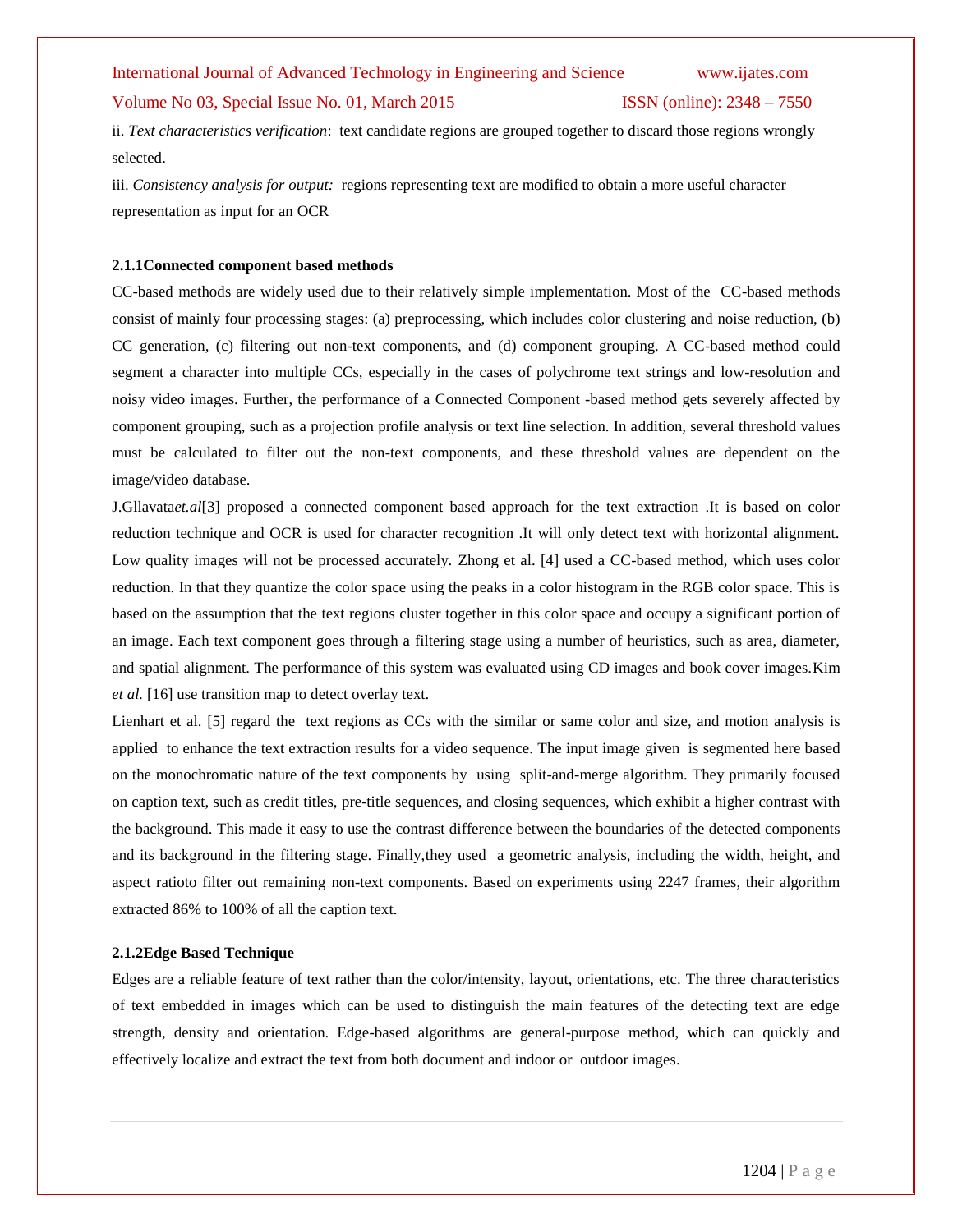# International Journal of Advanced Technology in Engineering and Science www.ijates.com Volume No 03, Special Issue No. 01, March 2015 ISSN (online): 2348 – 7550

Xiaoqing Liu *et al*[6] method consists of mainly three stages: candidate text region detection, text region localization and character extraction. In its first stage, they used the magnitude of the second derivative of intensity as a measurement of edge strength, and this allowed a better detection of intensity peaks that normally characterizes text in the images. Edge detector is carried out by using a multiscale strategy, in which the multiscale images are mainly produced by Gaussian pyramids after successively applying low-pass filter and down-sample the original image reducing the image in both vertical and horizontal directions. In the second stage, characteristics of clustering can be used to localize text regions. In the third stage, the existing OCR engine where used.This method isnot sensitive to image color/intensity. It can handle both printed and document images effectively. It mainly analyses texts in the form of blocks. But the small image regions and stroke are mis-identified as text in areas containing large characters.Xin Zhang *et al*[7] used the features such as color and edge to extract the text from the video frame. Here, two methods are combined, and is called as color-edge combined algorithm, to remove text background. One of the method that is combined is based on the exponential changes of text color, called Transition Map model, the other one uses the text edges of different gray level image. This algorithm is robust to the image with multilingual text. To improve the efficiency of this method, the edge feature is added to remove background and then edge detection is performed on each color image using Canny operator and some Morphology operation. Finally the background of text is removed with the help of Transition Map model.



### **Fig. 1. Xiaoqing Liu's Algorithm**

The main difference between the method by Sato et al. [8] and the other edge-based methods is the use of recognition-based character segmentation. In those they use character recognition results to make decisions on the segmentation of individual characters, and thus improves the accuracy of character segmentation. The processing time from detection to recognition was less than 0.8 seconds for a 352×242 image.

Anthimopoulos et al. [16] proposed a two-stage methodology for text detection mainly in video images. In its first stage, the text lines are detected based on the Canny edge map of the image. In the next stage, the result is refined using the sliding window and a SVM classifier is trained on features obtained by a new Local Binary Pattern-based operator (eLBP) which describes the local edge distribution. The whole algorithm is used in multiresolution fashion enabling detection of characters for a broad size range.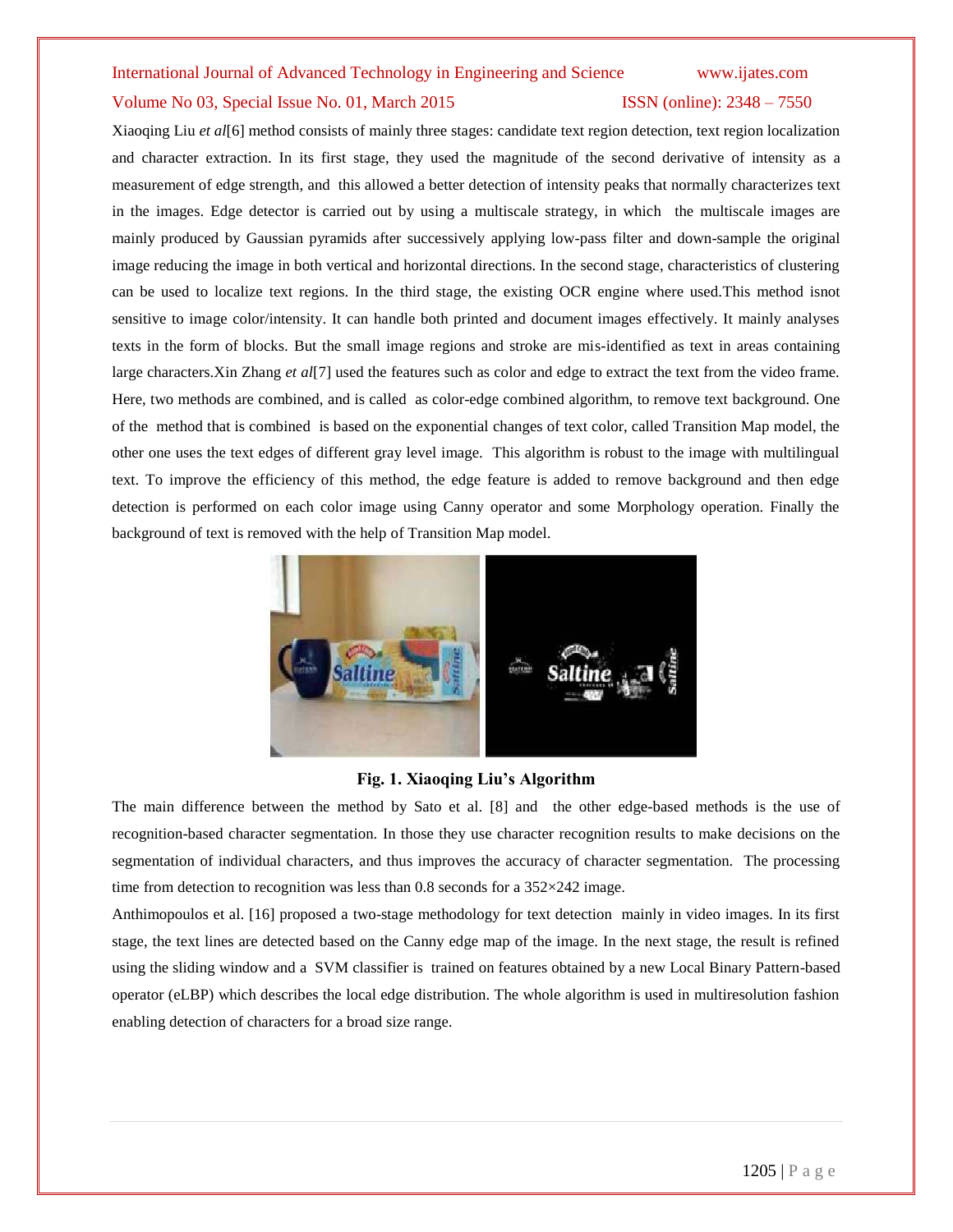# International Journal of Advanced Technology in Engineering and Science www.ijates.com Volume No 03, Special Issue No. 01, March 2015 ISSN (online): 2348 – 7550

#### **2.2Texture-based methods**

Texture-based methods use the fact that texts in images have distinct textural properties which distinguish them from the background. The techniques mainly based on Gabor filters, Wavelet, FFT, spatial variance, etc. that can be used to detect the textural properties of a text region in an image.

A texture based method has been applied to vehicle license plate localization by Park *et al*. [9]. They used a time delay neural network as the texture discriminator in the HSI color space. Two time delay neural networks are used as horizontal and vertical filters and each receives the HSI color values for a small window of an input image and it decides whether or not the window contains a license plate number. After combining the two filtered images,the bounding boxes for license plates are located based on projection profile analysis.Mao et al. [10] proposed a texturebased text localization method using Wavelet transform.In this work, Harr Wavelet decomposition is used to define the local energy variations in the image at several scales. Binary image,that is acquired after thresholding the local energy variation, is then analyzed by connected component-based filtering using geometric attributes such as size and aspect ratio. All the text regions, which are detected at several scaleswere merged to give the final result.

#### **2.3Text Extraction in Compressed Domain**

Most of the digital images and videos are usually stored, processed, and transmitted in a compressed form, based on this idea that the text extraction methods that directly operate on images in MPEG or JPEG compressed formats have recently been presented. These methods only just require a small amount of decoding, and thereby it results in a faster algorithm. Moreover, the DCT coefficients and motion vectors in an MPEG video are also useful in text detection [11]. Bergen and Heeger [17] developed a parametric texture synthesis algorithm which can synthesize a matching texture, given a target texture.

Zhong*et al*. [12] worked on a method for localizing caption texts in JPEG images and I-frames of MPEG compressed videos. In this they used DCT coefficients to capture the textural properties,which includes the directionality and periodicity of local image blocks. The results obtained are then refined using morphological operations and connected component analysis. The authors says that, it is very fast (0.006 seconds to process a 240  $\times$  350 image) and has a recall rate of 99.17% and false alarm rate of 1.87%. However as each unit blockis determined as text or non-text, precise localization results could not be generated.

#### **2.4 Morphological Based Text Extraction**

Morphology is a geometrical based approach for image analysis. It is used to extract important text features from the processed images. The feature still can be maintained, despite the change in the lighting condition or text color. Algorithm by Rama Mohan et al[13]The method considers that edge detection is more effective in text extraction. Basic operators of mathematical morphology are used to perform the edge detection. The algorithm is used to find out the connected component. By considering the gray levels of the components their variance is found out for each connected component, when components are found then labeling is done. After selecting the components whose variation is less than threshold value the text can be extracted . This method consists of four steps: a) Edge extraction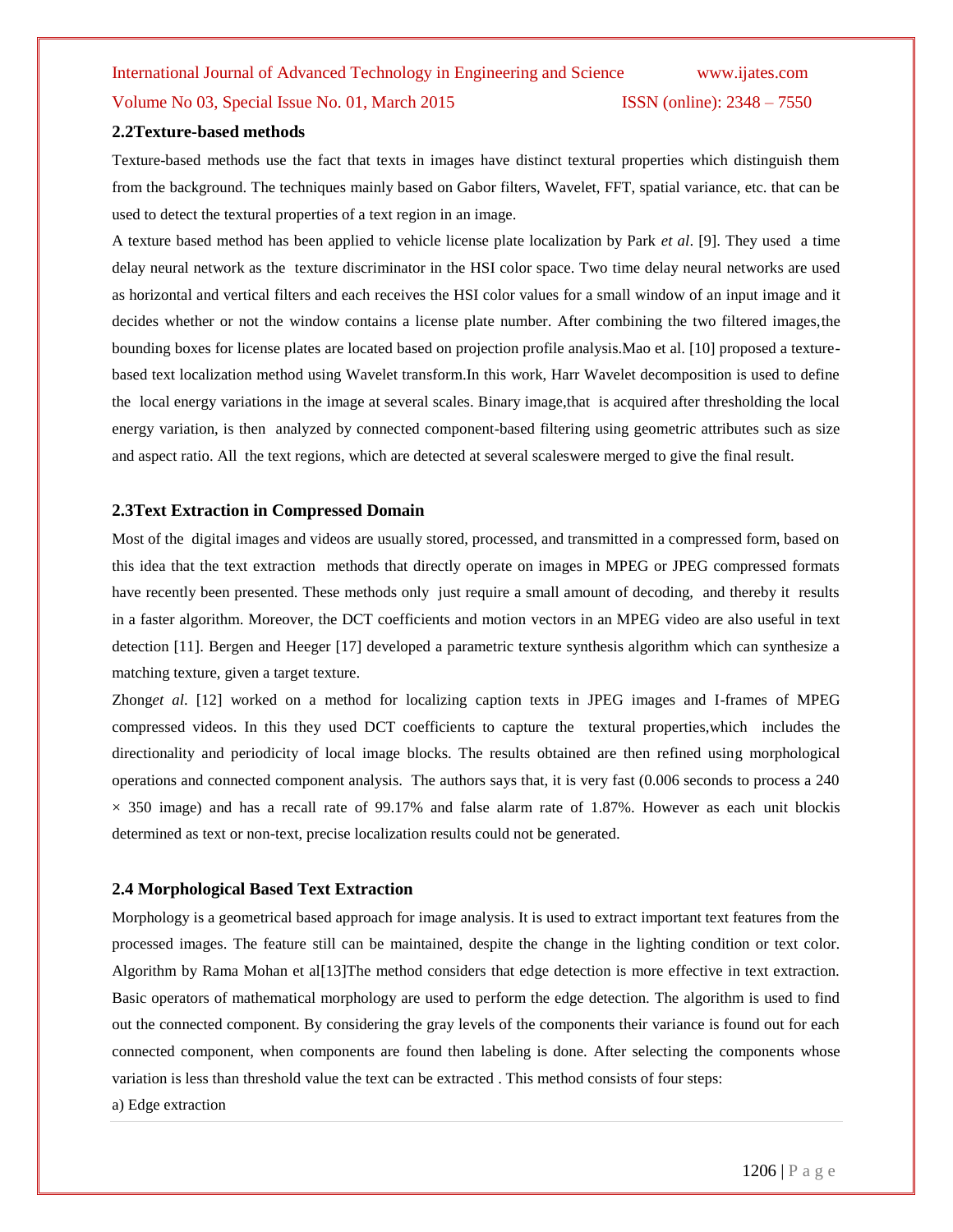#### Volume No 03, Special Issue No. 01, March 2015 ISSN (online): 2348 – 7550

- b) Text candidate region formation
- c) Labeling of text candidate regions
- d) Elimination of non text region

Algorithm by Jui-Chen Wu et al.: Jui-Chen Wu [14] presented a text line extraction algorithm for extracting text regions from jumbled images. The method defines a set of morphological operations for extracting important contrast regions. The main steps of this algorithm are : a) Feature extraction: The relative contrast between texts and their background is an important feature for text line detection. A novel morphology-based scheme for extracting the high contrast feature for locating all possible text lines is used for feature extraction. b) Text candidate selection: a labeling technique is used to select all possible text lines from the analyzed image. c) Candidate verification: After candidate selection a verification process is carried out. The text verifications done on the basis of regularities of character size, the ratio between character width and height, and the period of characters.



**Fig.2 Jui-Chen Wu's Algorithm**

### **2.5Performance Evaluation**

There are several difficulties related to performance evaluation in almost all research areas based on computer vision and pattern recognition (CVPR). The empirical evaluation of CVPR algorithms is a means of measuring the ability of algorithms to meet a given set of requirements. Although various studies in CVPR have investigated about the issue of objective performance evaluation, there has been very little focus on the problem of Text information extraction in images and video. This section discuss the current evaluation methods used for Text information extraction and highlights several issues in these evaluation methods. There are different performance evaluations to estimate the algorithm for text extraction. Most ofthe approaches quoted here used Precision, Recall and F-Score metrics to evaluate theperformance of the algorithm. Precision, Recall and F-Score rates are usually computed based on thenumber of correctly detected characters (CDC) in an image,it is used in order to evaluate the efficiencyand robustness of the algorithm. The performance metrics are as follows:

#### **2.5.1 False Positives**

False Positives (FP) or False ala**r**ms are those regions in the image that are actually not characters of a text, but have detected by the algorithm as text.

#### **2.5.2 False Negatives**

False Negatives (FN) or Misses are those regions in the image which are actually text characters, but have not been detected by the algorithm.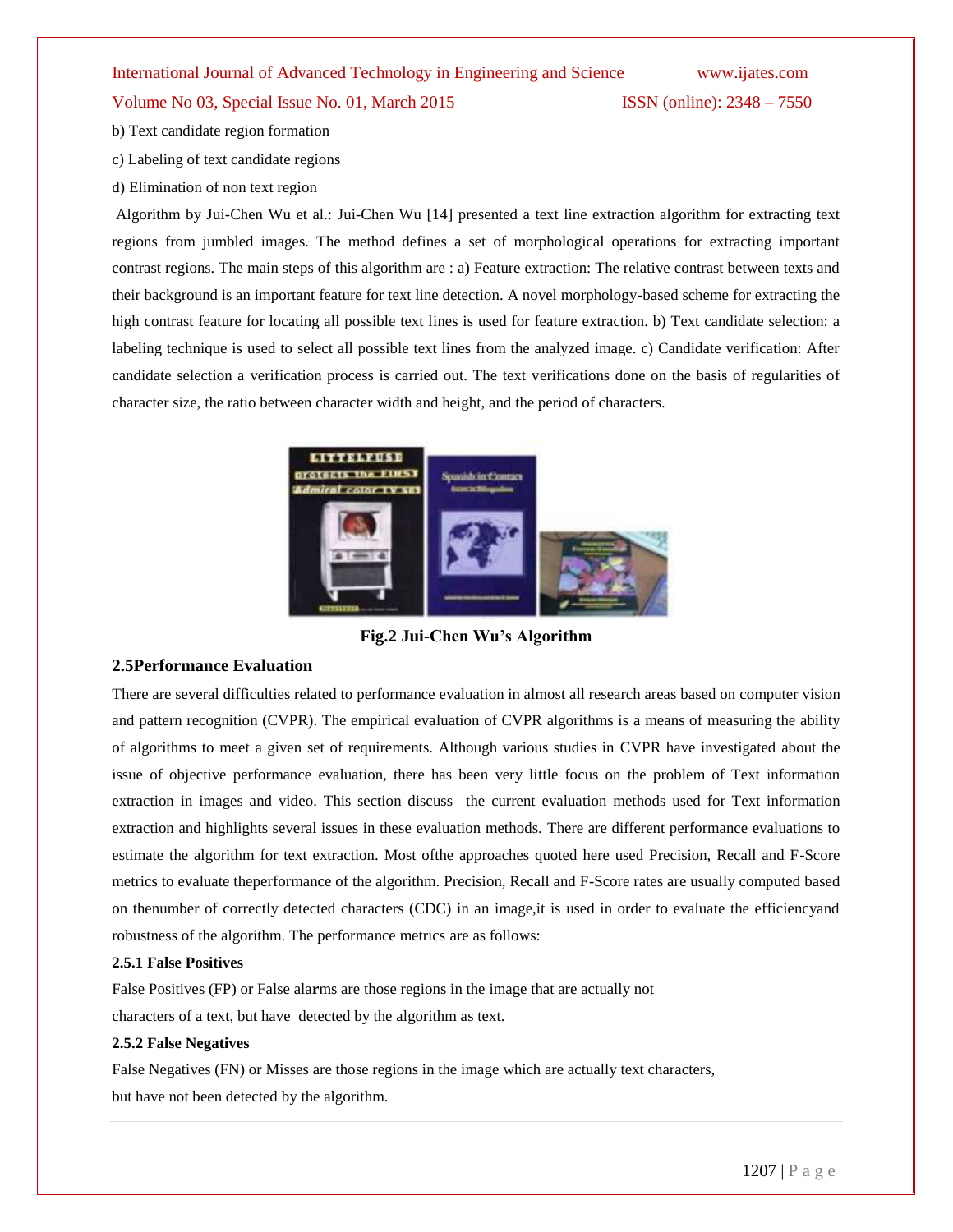#### Volume No 03, Special Issue No. 01, March 2015 **ISSN** (online): 2348 – 7550

#### **2.5.3 Precision rate**

Precision rate (P) can be defined as the ratio of correctly detected characters to the sum of correctly detected characters plus false positives.

#### **2.5.4 Recall rate**

Recall rate (R) can be defined as the ratio of the correctly detected characters to sum of correctly detected characters plus false negatives.

#### **2.5.5 F-score**

F-Score is definedas the harmonic mean of recall and precision rates.

We have provided a comprehensive survey of text information extraction in images and video. Even though a large number of algorithms have been proposed in the literature, no single method can provide satisfactory performance in all the applications due to the large variations in character font, size, texture, color, etc. There are several information sources for text information extraction in images (e.g., color, texture, motion, shape, geometry, etc). It is very advantageous to merge the various information sources to enhance the performance of a text information extraction system. But there is an issue that it is, not clear as to how to integrate the outputs of several approaches. There is a clear need for a public domain and representative test database for objective benchmarking. The lack of a public test set makes it difficult to compare the performances of competing algorithms, and creates difficulties when merging several approaches.

For caption text, significant progress has been made and several applications, such as an automatic video indexing system, have already been presented. However, their text extraction results are inappropriate for general OCR software: text enhancement is needed for low quality video images and more adaptability is required for general cases (e.g., inverse characters, 2D or 3D deformed characters, polychrome characters, and so on). Very little work has been done on scene text. Scene text can have different characteristics from caption text. For example, part of a scene text can be occluded or it can have complex movement, varies in size, font, color, orientation, style, alignment, lighting, and transformation.

Although many researchers have already investigated text localization, text detection and tracking of video images is required for utilization in many real applications (e.g., mobile handheld devices with a camera and real-time indexing systems). A text-image-structure-analysis, which is analogous to a document structure analysis, is needed to enable a text information extraction system to be used for any type of image, including both scanned document images and real scene images through a video camera. Despite the many difficulties in using TIE systems in real world applications, the importance and usefulness of this field continues to attract much attention for researchers.

#### **III CONCLUSION**

In this paper various text extraction techniques are discussed and analyzed. Every approach has its own benefits and restrictions. Though we have large number of algorithms and methods for text extraction from image but none of them provide an adequate output because of deviation in text. Some of the applications of the text extraction system includes Content-based video coding or document coding ,License/container plate recognition ,Text-based image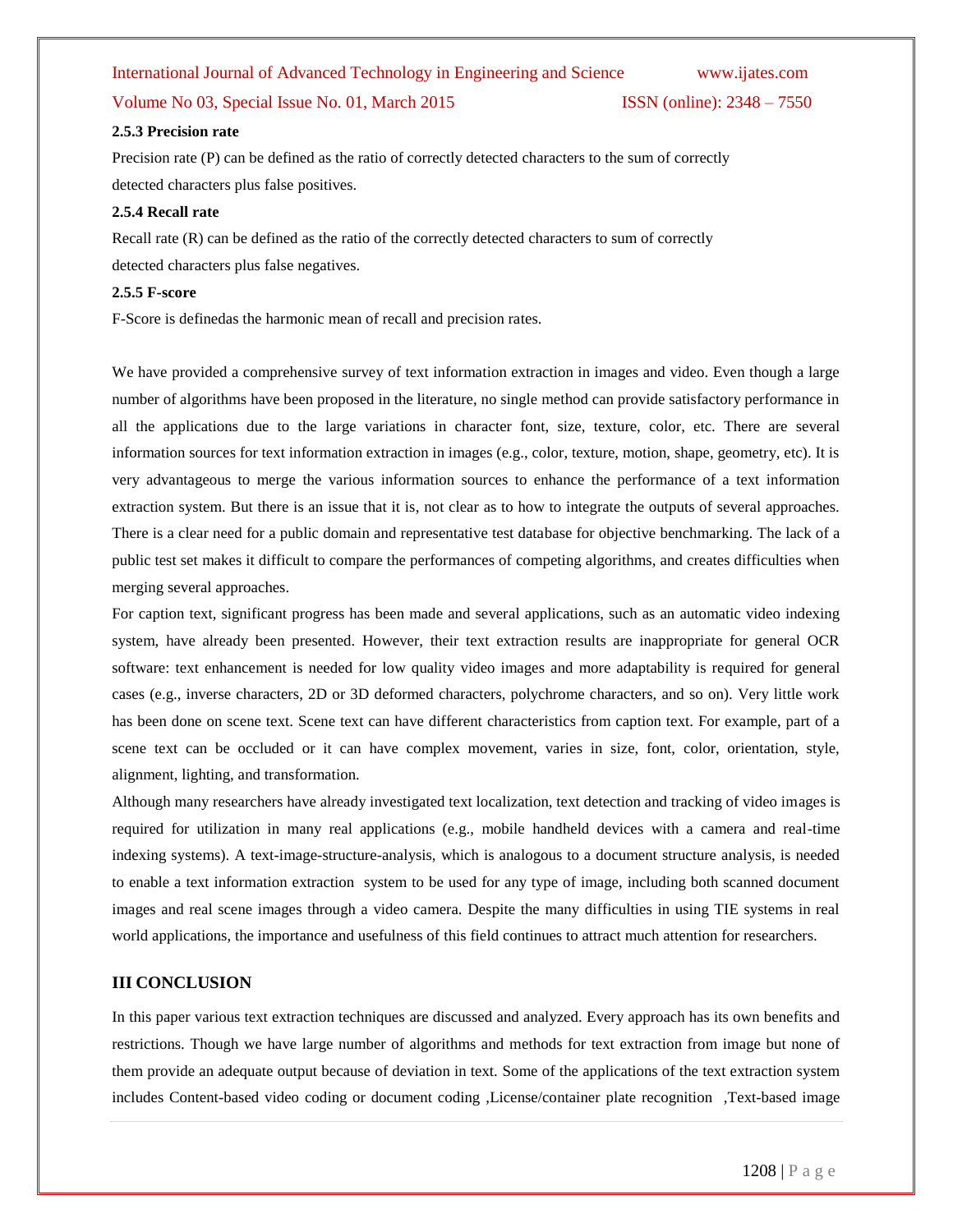#### Volume No 03, Special Issue No. 01, March 2015 ISSN (online): 2348 – 7550

indexing ,Video content analysis document analysis, Industrial automation ,Wearable or portable computers mobile robot navigation to detect text based landmarks,object identification etc. A text-image-analysis, is actuallyneeded to enable a text information extractionsystem that is to be used for any type of image, includingboth scanned document images and real sceneimages through a video camera. Despite of the manydifficulties caused in using TIE systems in real worldapplications, the importance and usefulness of thisfield continues to attract much attention

#### **REFERENCES**

- [1] Michel, F.How many photos are uploaded to Flicker every day, month, year?, http:// www.flickr.com/photos/franckmichel/6855169886/, Dec 5, 2013.
- [2] Official Blog: It"s YouTube"s 7th Birthday, http://youtube-global.blogspot.com/2012/05/its-youtubes- 7thbirthday-and-youve.html, Oct 2013.
- [3] J. Gllavata, R. Ewerth, and B. Freisleben, "A robust algorithm for text detection in images," *Proceedings of the 3rd International Symposium on Image and Signal Processing and Analysis, pp.611– 616, ISPA, 2003.*
- [4] Yu Zhong, KalleKaru, and Anil K. Jain, Locating Text In Complex Color Images, Pattern Recognition, 28 (10) (1995) 1523-1535
- [5] R. Lienhart and W. Effelsberg, Automatic Text Segmentation and Text Recognition for Video Indexing, Technical Report TR-98-009, PraktischeInformatik IV, University of Mannheim, 1998.
- [6] Xiaoqing Liu, JagathSamarabandu, " Multiscale Edge-Based Text Extraction from Complex Images," *International Conference on Multimedia and Expo, pp.1721-1724, 2006*
- [7] XinZhang,Fuchun Sun, Lei Gu, "*A Combined Algorithm for Video Text Extraction",2010 Seventh International Conference on Fuzzy Systems and Knowledge Discovery,*2010.
- [8] T. Sato, T. Kanade, E. K. Hughes, and M. A. Smith, Video OCR for Digital News Archive, Proc. of IEEE Workshop on Content based Access of Image and Video Databases, 1998, pp. 52-60.
- [9] S. H. Park, K. I. Kim, K. Jung, and H. J. Kim, Locating Car License Plates using Neural Networks, IEE Electronics Letters, 35 (17) (1999) 1475-1477
- [10] W. Mao, F. Chung, K. Lanm, and W. Siu, Hybrid Chinese/English Text Detection in Images and Video Frames, Proc. of International Conference on Pattern Recognition, 2002, Vol. 3, pp. 1015-1018.
- [11] Karin Sobottka, Horst Bunke and HeinoKronenberg,"Identification of Text on Colored Book and Journal Covers", *Document Analysis and Recognition*, 20-22 ,1999.
- [12] Yu Zhong, Hongjiang Zhang, and Anil K. Jain, Automatic Caption Localization in Compressed Video, *IEEE Transactions on Pattern Analysis and Machine Intelligence, 22, (4) (2000) 385-392*
- [13] Rama Mohan Babu, G., Srimaiyee, P. Srikrishna, A., "Text Extraction From Hetrogenous Images Using Mathematical Morphology" *Journal Of Theoretical And Applied Information Technology © 2005 -2010.*
- [14] Jui-Chen Wu · Jun-Wei Hsieh · Yung-Sheng Chen,"Morphology-based text line extraction" Machine Vision and Applications 19:195–207 DOI 10.1007/s00138-007-0092-0,2008
- [15] M. Anthimopoulos, B. Gatos, I. Pratikakis, "A two-stage scheme for text detection in videoimages," *Image and Vision Computing, Elsevier, Vol. 28 , No. 9 , pp.1413–1426, 2010.*